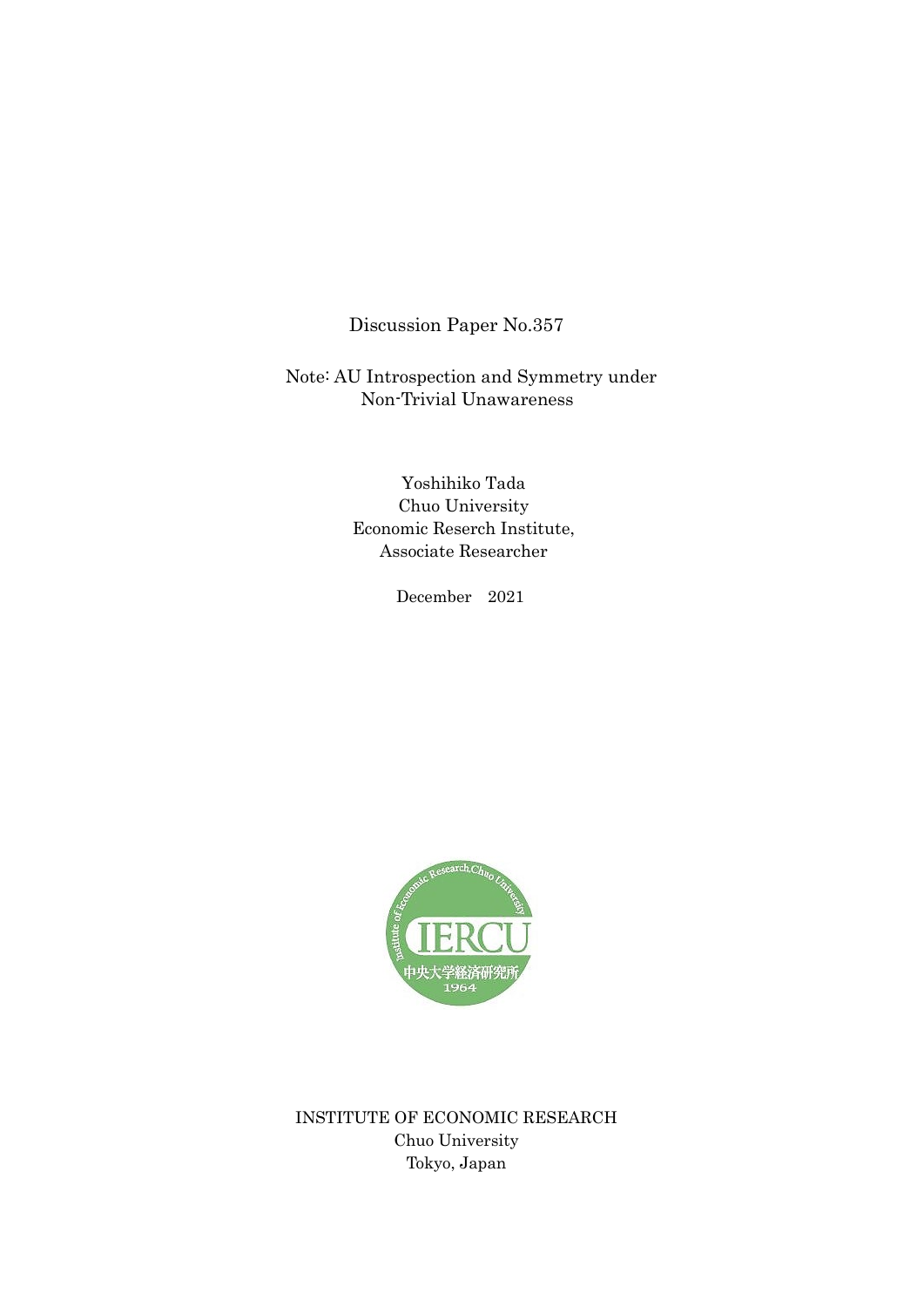# Note: AU Introspection and Symmetry under Non-Trivial Unawareness

Yoshihiko Tada

Graduate School of Economics, Chuo University, 742-1, Higashinakano, Hachioji-shi, Tokyo 192-0393, Japan yoshihiko.tada.4@gmail.com

> First version: August 17, 2021 This version: November 5, 2021

#### **Abstract**

This note discusses the relationship between AU Introspection and Symmetry for non-trivial unawareness without Negative Introspection using a set-theoretical approach in standard state-space models. Previous studies have explored the equivalence between Negative Introspection and AU Introspection, or the equivalence between Negative Introspection and Symmetry, by assuming Necessitation of the knowledge operator. As a corollary, AU Introspection is equivalent to Symmetry. However, no studies have explored the relationship between AU Introspection and Symmetry without Necessitation. Therefore, we explore this issue and show that Necessitation is not necessary to prove the equivalence of AU Introspection and Symmetry in standard state-space models. Instead, we show that both AU Introspection and Symmetry hold without crashing with non-trivial unawareness. *Keywords*: Unawareness; Necessitation; Negative Introspection; Symmetry; AU Introspection; KU Introspection *JEL classification*: C70; C72; D80; D83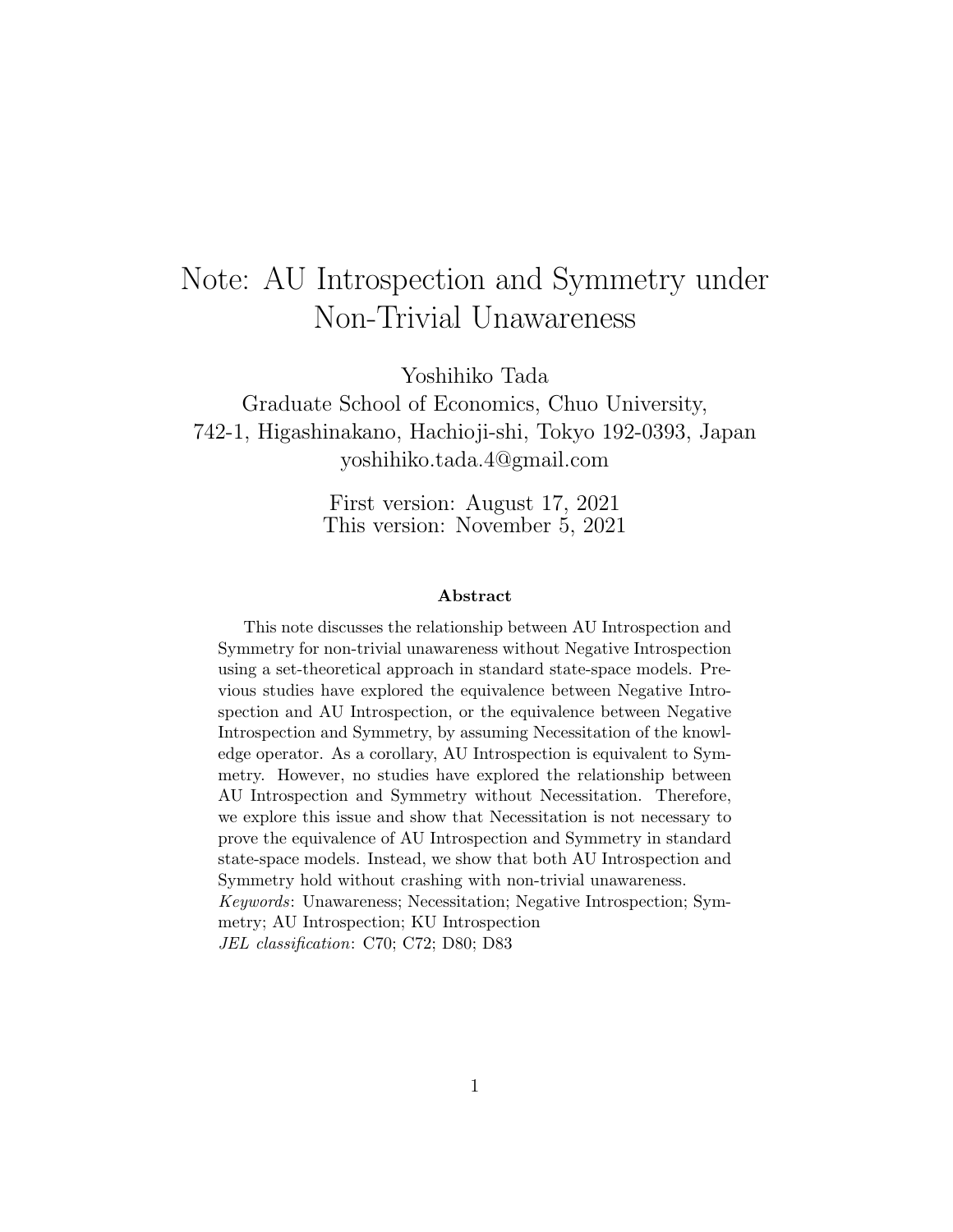### **1 Introduction**

This note discusses the relationship between AU Introspection and Symmetry for the non-triviality of the unawareness operator without Negative Introspection using a set-theoretical approach on standard state-space models. Previous studies investigating unawareness in standard state-space models explore the relationship between Negative Introspection and Symmetry (e.g., Modica and Rustichini, 1994) or between Negative Introspection and AU Introspection (e.g., Dekel et al., 1998; Chen et al., 2012) while assuming Necessitation. Modica and Rustichini (1994) show the equivalence between Negative Introspection and Symmetry, that is, Negative Introspection is not consistent with Symmetry (Theorem [1\)](#page-5-0). Dekel et al. (1998) show that, if state-space models satisfy Necessitation, Plausibility, KU Introspection, and AU Introspection, then there is no event that some agent is unaware of. Chen et al. (2012) investigate the relationship between Negative Introspection and AU Introspection. They show that Negative Introspection is equivalent to AU Introspection when assuming Necessitation (Theorem [3](#page-5-1)). From their results, it is evident that AU Introspection is equivalent to Symmetry. In fact, Chen et al. (2012) show a generalization of Deket et al. (2012) and the aforementioned equivalence (Theorem [4\)](#page-5-2). However, the two properties are discussed with Necessitation. There is no study discussing the relationship between AU Introspection and Symmetry without Necessitation. Therefore, we seek to investigate the relationship between AU Introspection and Symmetry without Necessitation.

We cannot directly prove the equivalence between AU Introspection and Symmetry. To do so, we need several properties of operators that are in conjunction with the knowledge operator, that is, the KU Introspection of the unawareness operator and AA-Self Reflection of the unawareness operator. Therefore, we must prove these properties (Lemma [1,](#page-6-0) [2](#page-6-1) and [3](#page-7-0)) before proving our main point. In their proofs, we find that Necessitation is not required, that is, an equivalence of AU Introspection and Symmetry holds without Necessitation. Therefore, when excluding Necessitation, Negative Introspection is equivalent to neither AU Introspection nor Symmetry, but AU Introspection and Symmetry are equivalent (Corollary [1\)](#page-8-0). Our result implies that the non-triviality of unawareness consists of both AU Introspection and Symmetry because non-triviality is equivalent to Negative Introspection.

This note is organized as follows: The next subsection highlights related works in the literature. Section 2 introduces standard state-space models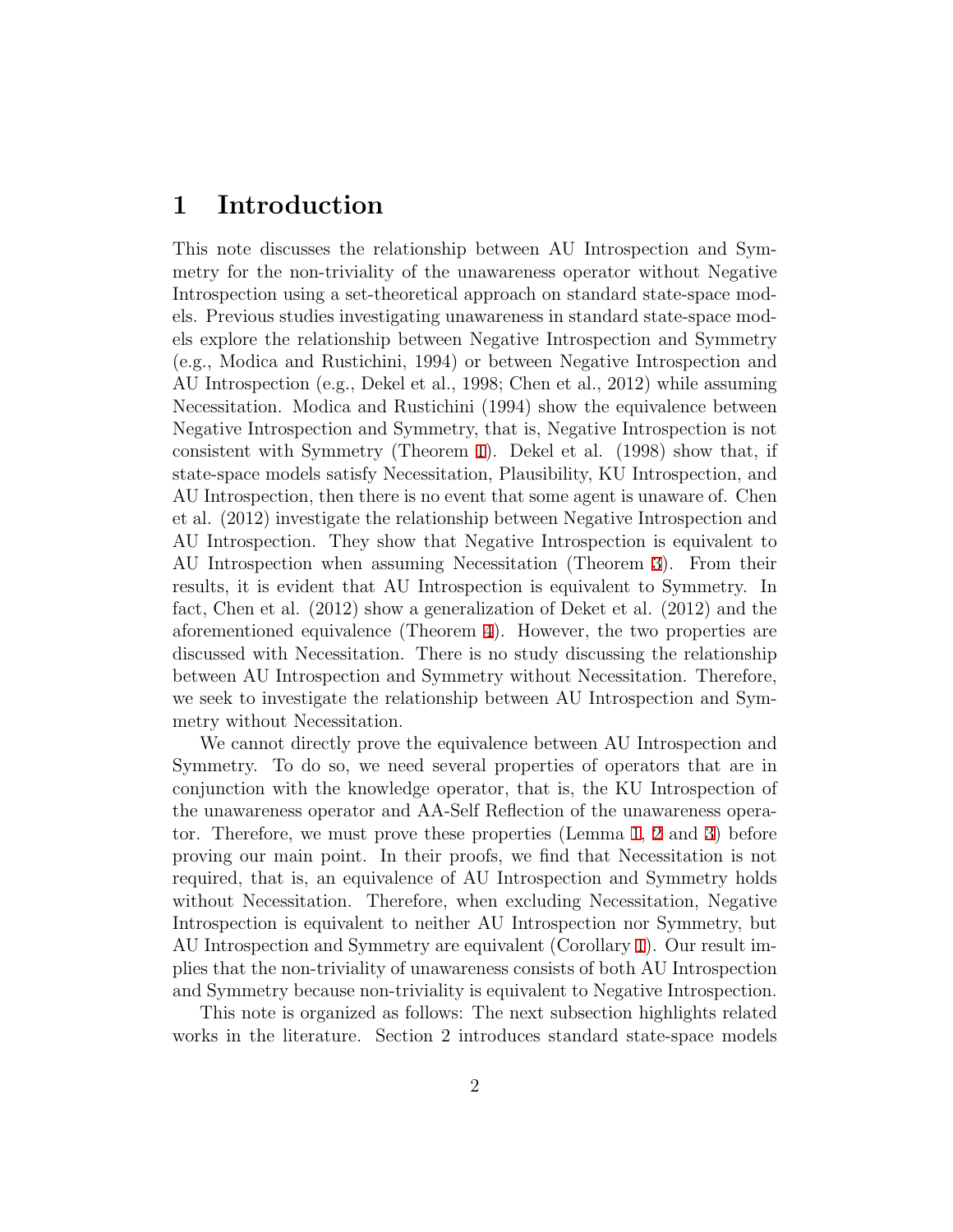following the studies of Dekel et al. (1998) and Chen et al. (2012) and Properties of the knowledge/unawareness operator. Section 3 overviews the Triviality Theorems shown by Modica and Rustichini (1994), Dekel et al. (1998), and Chen et al. (2012). Section 4 provides and proves our main theorem that AU Introspection is equivalent to Symmetry and generalizes a proof of Triviality Theorems. The last section provides the conclusion.

#### **Related Literature**

Pioneering works on higher-order lack of knowledge include those of Fagin and Halpern (1988) and Geanakoplos (2021). Heifetz et al. (2006) are the first to introduce unawareness structures. They assume that the family of state spaces is a lattice structure and that there is a difference in expressive power between different state spaces. Heifetz et al. (2013) and Galanis (2013, 2018) use unawareness structures and discuss and generalize Aumann's agreement theorem (Aumann, 1976) and the No-Trade Theorem (Milgrom and Stokey, 1982). Heifetz et al. (2008) propose canonical models of unawareness. Galanis (2011) considers unawareness of theorems using a logical approach, while Galanis (2013) discusses unawareness of theorems via a settheoretical approach. Galanis (2013) provides a property named Awareness Leads to Knowledge and shows that a knowledge operator in a more expressive state-space leads to a better description of an agent's knowledge than a knowledge operator in a less expressive state space. This result means that Galanis' model allows agents to disagree on whether the opponents know about some event. Li (2009) proposes a product of the state-space model, called an information structure with unawareness. Heinsalu (2012) discusses the relationship between the works of Fagin and Halpern (1988) and Li (2009).

## **2 Preliminaries**

Let us consider a standard state-space model like those by Dekel et al. (1998) and Chen et al.  $(2012)$ ,  $\langle \Omega, K, U \rangle$ , where

- $\Omega$  is a state space. Any  $E \subseteq \Omega$  is an event, and  $\neg E = \Omega \setminus E$ .
- $K: 2^{\Omega} \to 2^{\Omega}$  is the knowledge operator. Given any event  $E \subseteq \Omega$ , a set  $K(E)$  is interpreted as "the agent possessing  $K$  knows that event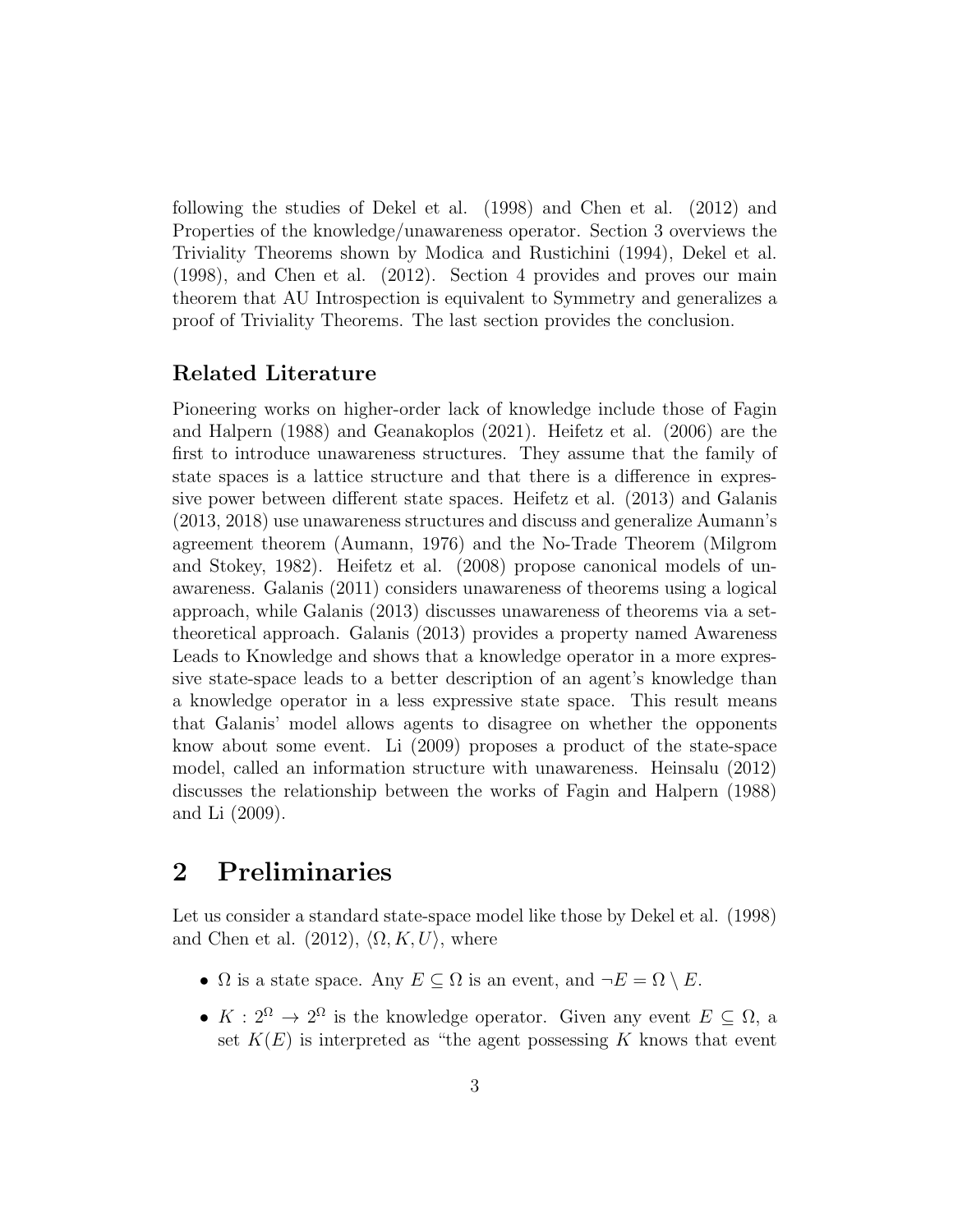*E* occurs."

•  $U: 2^{\Omega} \to 2^{\Omega}$  is the unawareness operator. Given any event *E*, a set  $U(E)$  is interpreted as "the agent possessing *U* is unaware whether event *E* occurs."

In a partitional state-space model, the knowledge operator *K* satisfies the following properties as well-known:

- K1 Necessitation:  $K(\Omega) = \Omega$ ;
- K2 Monotonicity: if  $E \subseteq F$ , then  $K(E) \subseteq K(F)$ ;
- K3 Truth:  $K(E) \subseteq E$ ;
- K4 Positive Introspection:  $K(E) \subseteq KK(E)$ ; and
- K5 Negative Introspection:  $\neg K(E) \subseteq K \neg K(E)$ .

Here, by K5,  $\neg K\neg K(E) = \emptyset$  in a partitional state-space model. This means that it is impossible that an agent does not know any event, and the agent does not know that he/she does not know the event. In other words, any higher-order lack of knowledge does not hold.

Previous studies on unawareness attempt to relax the Negative Introspection and provide the following axioms of the unawareness operator:

- U1 Plausibility:  $U(E) = \neg K(E) \cap \neg K \neg K(E)$ ;
- U2 KU Introspection:  $KU(E) = \emptyset$ ;
- U3 AU Introspection:  $U(E) = UU(E)$ ; and
- U4 Symmetry:  $U(E) = U(\neg E)$ .

U1-3 is provided by Dekel et al. (1998) and U4 is provided by Modica and Rustichini  $(1994).<sup>1</sup>$  $(1994).<sup>1</sup>$  $(1994).<sup>1</sup>$ 

Following Chen et al. (2012), let us name and define trivial and nontrivial unawareness as follows:

<span id="page-4-0"></span><sup>1</sup>Specifically, U1 and U3 are not Dekel et al.'s (1998) ordinal axioms. Their ordinal Plausibility is defined as  $U(E) \subseteq \neg K(E) \cap \neg K \neg K(E)$ , and their ordinal AU Introspection is defined as  $U(E) \subseteq UU(E)$ . U1 is Modica and Rusitichini's (1994) definition of the unawareness operator rather than (ordinal) Plausibility. However, if we use not U1 and U3 but ordinal axioms, then our main result might not hold.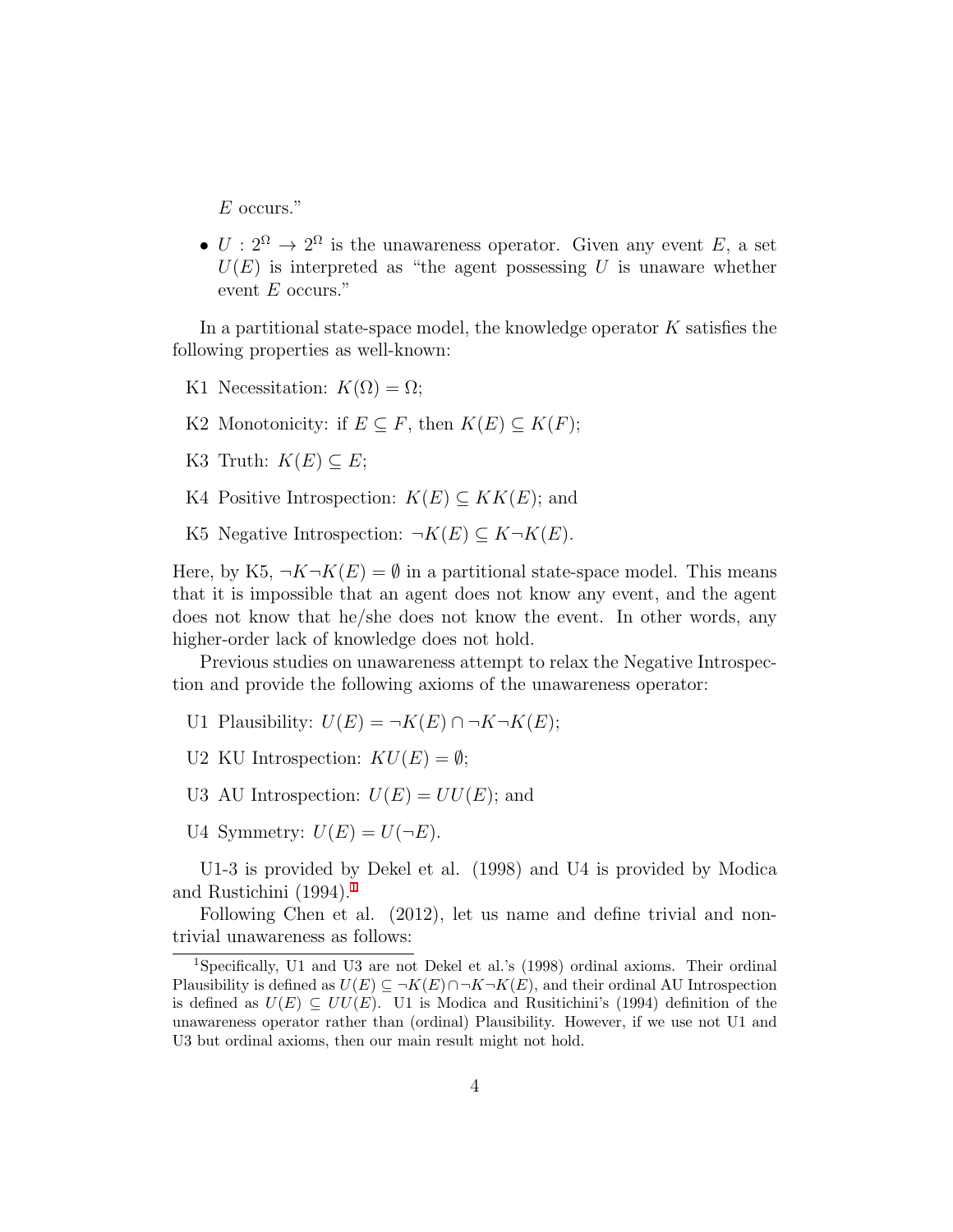- U5 Triviality:  $∀E ⊆ Ω, U(E) = ∅$ ; and
- U6 Non-Triviality:  $∃E ⊆ Ω$  subject to  $U(E) ≠ ∅$ .

<span id="page-5-4"></span>**Remark 1.** Under U1, K5 if and only if (iff) U5.

Finally, we define the awareness operator as  $A(E) = \neg U(E)$ .

### **3 Triviality Theorems**

Modica and Rustichini (1994), Dekel et al. (1998), and Chen et al. (2012) present the following theorems about trivial unawareness:

<span id="page-5-0"></span>**Theorem 1.** [Modica and Rustichini (1994)] If  $\langle \Omega, K, U \rangle$  satisfies K1-4 and U1, then K5 and U4 are equivalent.

<span id="page-5-3"></span>**Theorem 2.** [Dekel et al. (1998)]

If  $\langle \Omega, K, U \rangle$  satisfies K1 and U1-3, then U5 is satisfied.

<span id="page-5-1"></span>**Theorem 3.** [Chen et al. (2012)]

If  $\langle \Omega, K, U \rangle$  satisfies K1-3 and U1, K5 iff U3

<span id="page-5-2"></span>**Theorem 4.** [Chen et al. (2012)]

If  $\langle \Omega, K, U \rangle$  satisfies K1-4 and U1, K5 iff U3 iff U4.

Chen et al. (2012) provide an outline of a proof of Theorem [4](#page-5-2) as follows:

*The outline of the proof of Theorem [4.](#page-5-2)*

- 1. By Theorem [1,](#page-5-0) K5 and U4 are equivalent.
- 2. By Theorem [3,](#page-5-1) K5 and U3 are equivalent.
- 3. By 1 and 2, U3 and U4 are equivalent.

Hence, K5, U3, and U4 are equivalent.

Theorem [4](#page-5-2) is a generalization of Theorem [1](#page-5-0) and [2](#page-5-3). Theorem [1](#page-5-0) suggests an equivalence between Negative Introspection and Symmetry; Theorem [3](#page-5-1) suggests an equivalence between Negative Introspection and AU Introspection; and Theorem [4](#page-5-2) suggests an equivalence between AU Introspection and Symmetry. In proof of Theorem [4](#page-5-2), AU Introspection and Symmetry are not directly equivalent. This proof is related to Necessitation. However, is Negative Introspection necessary to prove the equivalence between AU Introspection and Symmetry? Can we directly prove this equivalence without Negative Introspection? We explore this issue in the next section.

 $\Box$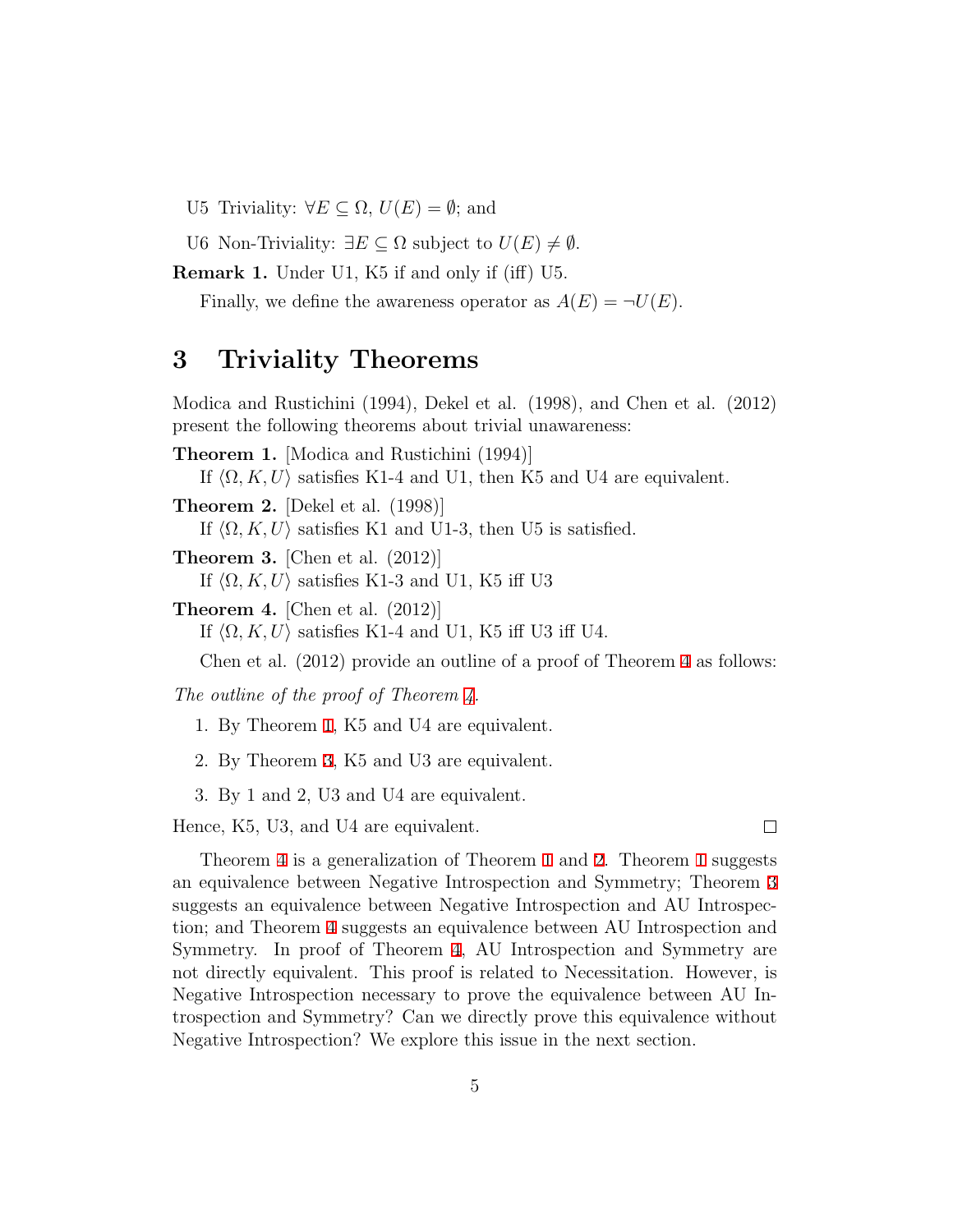### **4 Main Theorem**

In this section, we explore the proof of equivalence between AU Introspection and Symmetry without Negative Introspection. We show the following theorem.

<span id="page-6-2"></span>**Theorem 5.** If  $\langle \Omega, K, U \rangle$  satisfies K2-4 and U1, then U3 is equivalent to U4.

This theorem does not use Necessitation. In other words, Necessitation is not necessary for this theorem. Theorem [5](#page-6-2) implies that AU Introspection is consistent with Symmetry. Put differently, Negative Introspection is not necessary under this equivalence. In other words, a pair of AU Introspection and Symmetry is not equivalent to Negative Introspection when Necessitation does not hold.

Before proving this theorem, we show the following lemmas.

<span id="page-6-0"></span>**Lemma 1.** If  $\langle \Omega, K, U \rangle$  satisfies K2, then

 $K6$   $K(E \cap F) \subseteq (K(E) \cap K(F)).$ 

*Proof.* Suppose that  $\langle \Omega, K, U \rangle$  satisfies K2. It is evident that  $(E \cap F) \subseteq E$ and  $(E \cap F) \subseteq F$ ). By K2,  $K(E \cap F) \subseteq K(E)$  and  $K(E \cap F) \subseteq K(F)$ .<br>Hence,  $K(E \cap F) \subseteq (K(E) \cap K(F))$ .  $Hence, K(E \cap F) \subseteq (K(E) \cap K(F)).$ 

This property K6 is the relaxing Conjunction  $(K(E \cap F) = K(E) \cap K(F))$ , which is one of the standard properties of the knowledge operator. Theorem [5](#page-6-2) needs K6, not Conjunction. See proofs of Lemma [2](#page-6-1) and [3](#page-7-0).

As the following proof of Lemma [2](#page-6-1) shows, K4 is not necessary.

<span id="page-6-1"></span>**Lemma 2.** If  $\langle \Omega, K, U \rangle$  satisfies K2-3 and U1, then U2 is satisfied.

*Proof.* Suppose that  $\langle \Omega, K, U \rangle$  satisfies K2-3 and U1. Then,

$$
KU(E) = K(\neg K(E) \cap \neg K \neg K(E))
$$
  
\n
$$
\stackrel{\text{KG}}{\subseteq} K \neg K(E) \cap K \neg K \neg K(E)
$$
  
\n
$$
\stackrel{\text{K3}}{\subseteq} K \neg K(E) \cap \neg K \neg K(E) = \emptyset.
$$

Lemma [2](#page-6-1) suggests that if a standard state-space model satisfies Monotonicity, Truth, and Plausibility, then KU Introspection is satisfied.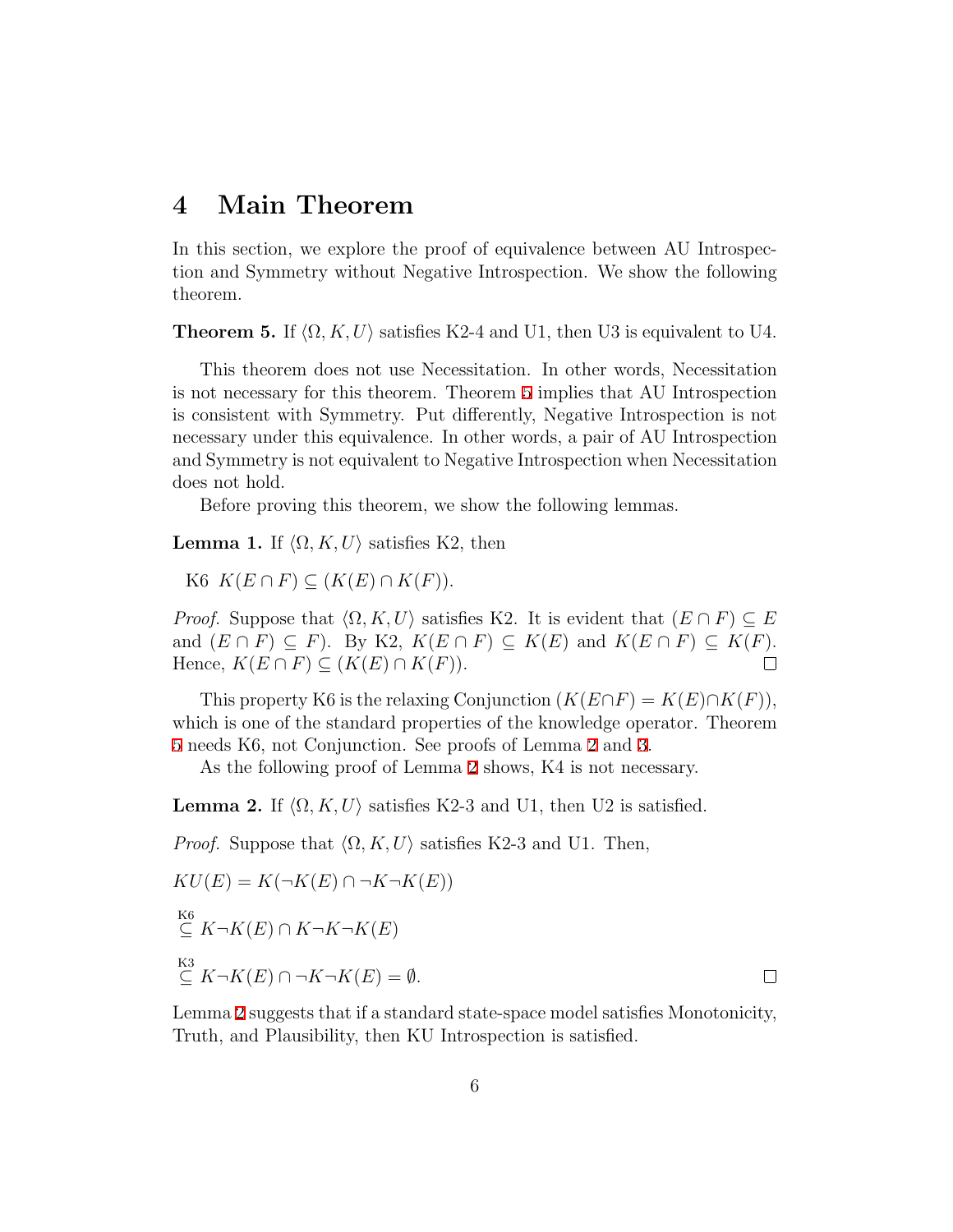<span id="page-7-0"></span>**Lemma 3.** If  $\langle \Omega, K, U \rangle$  satisfies K2-4 and U1, then it satisfies the following:

A1 AK-Self Reflection:  $AK(E)=A(E);$ 

A2 AA-Self Reflection:  $AA(E)=A(E)$ ; and

A3 A-Introspection:  $KA(E)=A(E)$ .

*Proof.* Suppose that  $\langle \Omega, K, U \rangle$  satisfies K2-4 and A1.

 $Proof of A1. \ AK(E) = KK(E) \cup K \rightarrow KK(E) \stackrel{\text{K4}}{=} K(E) \cup K \rightarrow K(E) = AE.$ *Proof of A3.* First, given  $K(E)$ , by K2 and K4, because  $K(E) \subseteq A(E)$ . *K*(*E*) = *KK*(*E*) ⊆ *KA*(*E*) (\*). Next, given *K* $\neg K(E)$ , *K* $\neg K(E)$  ⊆ *A*(*E*) and  $K\neg K(E) \subseteq \neg K(E)$  by K3, that is,  $K\neg K(E) \subseteq (\neg K(E) \cap A(E)).$ Then,  $K \neg K(E) \stackrel{\text{K4}}{=} KK \neg K(E) \stackrel{\text{K2}}{\subseteq} K(\neg K(E) \cap A(E))$ *.*  $K(\neg K(E) \cap A(E)) \stackrel{\text{K6}}{\subseteq}$ *⊆*  $K\neg K(E) \cap KA(E)$ . That is,  $K\neg K(E) \subseteq KA(E)$ . Then,  $A(E) = K(E) \cup$ *K*  $\neg K(E)$   $\subseteq$  *K*(*E*)*∪KA*(*E*). Because *K*(*E*)  $\subseteq$  *KA*(*E*) (\*), *K*(*E*)*∪KA*(*E*) =  $KA(E)$ , that is,  $A(E) \subseteq KA(E)$ . By K3, because  $KA(E) \subseteq A(E)$ ,  $KA(E)$ *A*(*E*).

*Proof of A2.*  $AA(E) = KA(E) \cup K \neg KA(E) \stackrel{\text{A3}}{=} A(E) \cup K \neg A(E) =$  $A(E) \cup KU(E) \stackrel{\text{U2}}{=} A(E) \cup \emptyset = A(E).$  $\Box$ 

A1 and A2 are proved by Modica and Rustichini (1999) and Halpern (2001), respectively, and A3 is provided by Halpern et al. (2006). Those properties can be proved in set-theoretical approaches as follows: In contrast with proofs of Lemma [1](#page-6-0) and [2](#page-6-1), a proof of Lemma [3](#page-7-0) needs Positive Introspection, K4.

By the above lemmas, we can prove our main theorem.

*Proof of Theorem [5.](#page-6-2)* Suppose that  $\langle \Omega, K, U \rangle$  satisfies K2-4 and U1.

First, assume U3, that is,  $U(E) = UU(E)$ . Then, by a definition of the awareness operator, for any  $E \subseteq \Omega$ ,  $A(E) = AU(E) = KU(E) \cup$  $K\neg KU(E) \stackrel{U2}{=} \emptyset \cup K(\neg \emptyset) = \emptyset \cup K(\Omega) = K(\Omega)$ . Because *E* is arbitrary,  $A(E) = A(\neg E) = K(\Omega).^{2}$  $A(E) = A(\neg E) = K(\Omega).^{2}$  $A(E) = A(\neg E) = K(\Omega).^{2}$  Therefore,  $U(E) = \neg A(E) = \neg A(\neg E) = U(\neg E).$ 

Next, assume U4, that is,  $U(E) = U(\neg E)$ . By Lemma [3](#page-7-0), because A2, that is,  $AA(E) = A(E)$ , is satisfied,  $UA(E) = U(E)$ . By U4,  $U(E) =$  $UA(E) = UU(E).$  $\Box$ 

<span id="page-7-1"></span><sup>&</sup>lt;sup>2</sup>If we use ordinal Plausibility instead of U1,  $AU(E) \supseteq KU(E) \cup K \neg KU(E)$ . Then, Symmetry might not hold, because  $A(E) = K(\Omega)$  might not hold. If we use ordinal AU Introspection instead of U3,  $A(E) \supseteq AU(E)$ . Then, Symmetry also might not hold, because  $A(E) = K(\Omega)$  might not hold.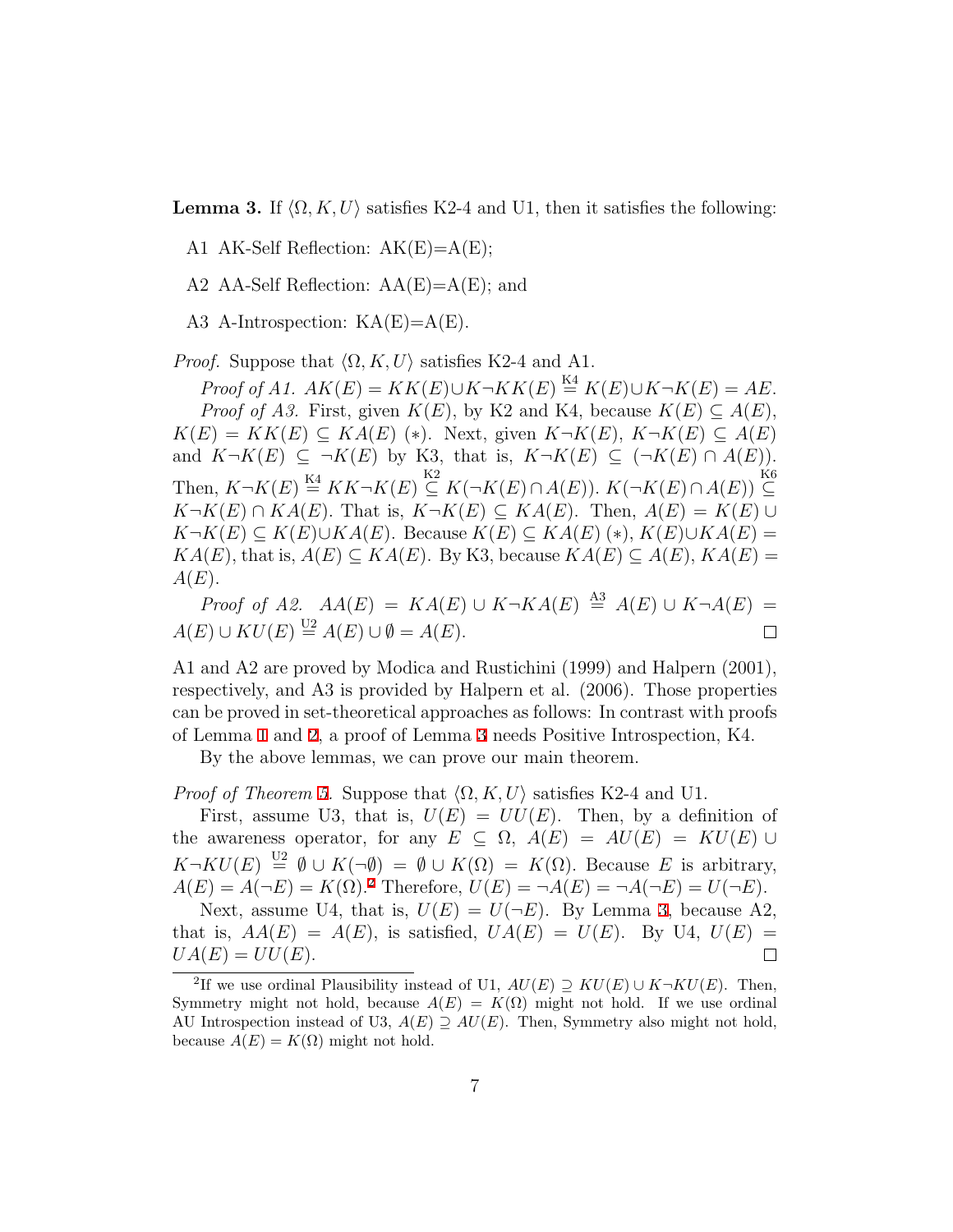By Theorem [5,](#page-6-2) we can generalize Theorem [4.](#page-5-2)

*Proof of Theorem [4.](#page-5-2)* Suppose that  $\langle \Omega, K, U \rangle$  satisfies K1-4 and U1. First, assume U4. By Theorem [5](#page-6-2), U3 holds. Next, assume U3. Then,  $U(E) \stackrel{\text{U3}}{=} UU(E) = \neg KU(E) \cap \neg K \neg KU(E) \stackrel{\text{U2}}{=}$ 

 $\neg \emptyset \cap \neg K(\neg \emptyset) = \Omega \cap \neg K(\Omega) = \neg K(\Omega) \stackrel{\text{K1}}{=} \neg \Omega = \emptyset$ . By Remark [1,](#page-5-4) K5 holds.

Finally, assume K5. By Remark [1,](#page-5-4) U5 holds, that is,  $U(E) = \emptyset$  for any  $E \subseteq \Omega$ . Because *E* is arbitrary,  $U(E) = U(\neg E) = \emptyset$ . That is, U4 holds.

Theorem [1](#page-5-0), [2](#page-5-3), and [3](#page-5-1) are evident by Theorem [4.](#page-5-2)

Note that Theorem [5](#page-6-2) generalizes Theorems [1](#page-5-0) and [4,](#page-5-2) but not Theorems [2](#page-5-3) and [3](#page-5-1). Theorems [1](#page-5-0) and [4](#page-5-2) require K4, whereas Theorems [2](#page-5-3) and [3](#page-5-1) do not require K4.

The relationship between Theorems [4](#page-5-2) and [5](#page-6-2) implies the following corollary.

<span id="page-8-0"></span>**Corollary 1.** If  $\langle \Omega, K, U \rangle$  does not satisfy K1, then K5 might not be equivalent to both U3 and U4, but U3 and U4 are equivalent.

## **5 Concluding Remarks**

This note (i) shows that AU Introspection and Symmetry for unawareness are equivalent when relaxing Necessitation; and (ii) generalizes proofs of the Triviality Theorems proposed by Modica and Rustichini (1994), Dekel et al. (1998), and Chen et al. (2012).

This study has one limitation. We exclude only Necessitation, because our focus is on axioms of the knowledge operator. However, in standard information structures that may be non-partitional, Necessitation and Monotonicity are equivalent. Hence, the knowledge operator based on the standard information function or the standard possibility correspondence cannot exclude only Necessitation. In other words, an equivalence of AU Introspection and Symmetry must be equivalent to "trivial" unawareness in standard information structures. In future work, we aim to define a novel knowledge operator that excludes only Necessitation in standard information structures.

Recent studies related to the present one include those by Fukuda (2021) and Tada (2021). Fukuda (2021) proposes generalized state-space models that nest both unawareness structures and non-partitional state-space models. He posits that AU Introspection is not consistent with Necessitation,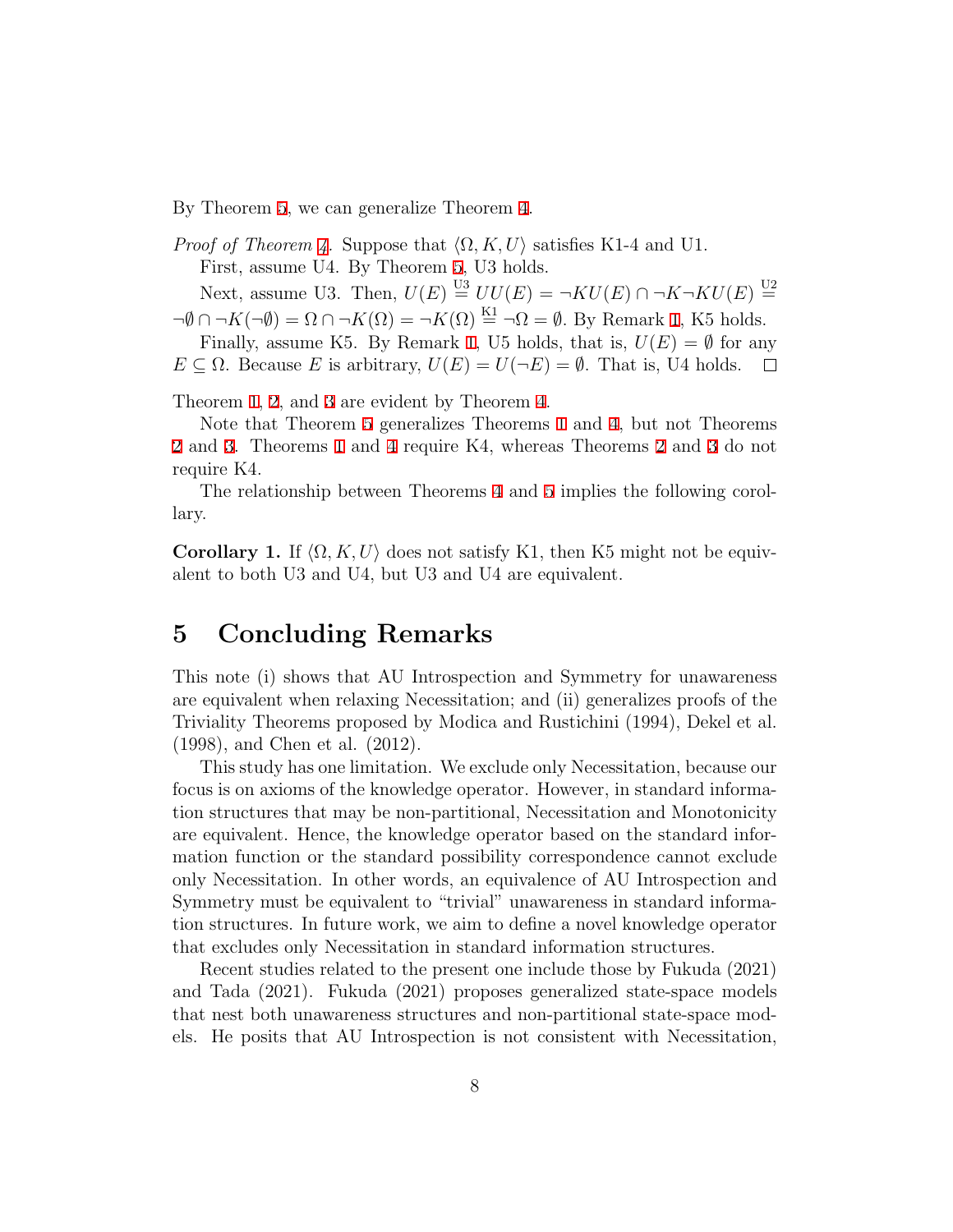relaxes AU Introspection, and replaces AU Introspection with Reverse AU Introspection  $(UU(E) \subseteq U(E))$ . Tada (2021) discusses multi-attribute state spaces with complete lattices. In contrast with Heifetz et al. (2006), in which the family of spaces is a lattice structure, his state space is a lattice structure. His knowledge operator is closer to that of Heifetz et al. (2006) than to that of standard models. In his study, the symmetry of the unawareness operator is equivalent to the Necessitation of the knowledge operator; that is, if Necessitation is relaxed, Symmetry does not hold, although AU Introspection holds. He names this impossibility, Reverse Symmetry. By contrast, we show that Symmetry holds even if Necessitation is relaxed. Our result is different from his. This finding means that his models are different from standard state-space models.

This note implicitly focuses on only single-attribute state-space models. Although Fukuda (2021) discusses relationships between standard statespace models and unawareness structures, no model has been constructed discussing the relationships between standard state-space models and models of a state-space being a lattice structure. By exploring those relationships, we further characterize the knowledge operator and unawareness operator.

## **Acknowledgement**

The author thanks Hirokazu Takizawa and anonymous referees for insightful comments on this study. The author would like to thank Editage (www.editage.com) for English editing.

Declarations of interest: none.

## **References**

- [Aum76] Robert J. Aumann. Agreeing to disagree. *The Annals of Statistics*,  $4(6):1236-1239, 1976.$  [doi:10.1214/aos/1176343654](http://dx.doi.org/10.1214/aos/1176343654).
- [CEL12] Yi-Chun Chen, Jeffrey C. Ely, and Xiao Luo. Note on unawareness: Negative Introspection versus AU Introspection (and KU Introspection). *International Journal of Game Theory*, 41:325–329, 2012. [doi:10.1007/s00182-011-0287-5](http://dx.doi.org/10.1007/s00182-011-0287-5).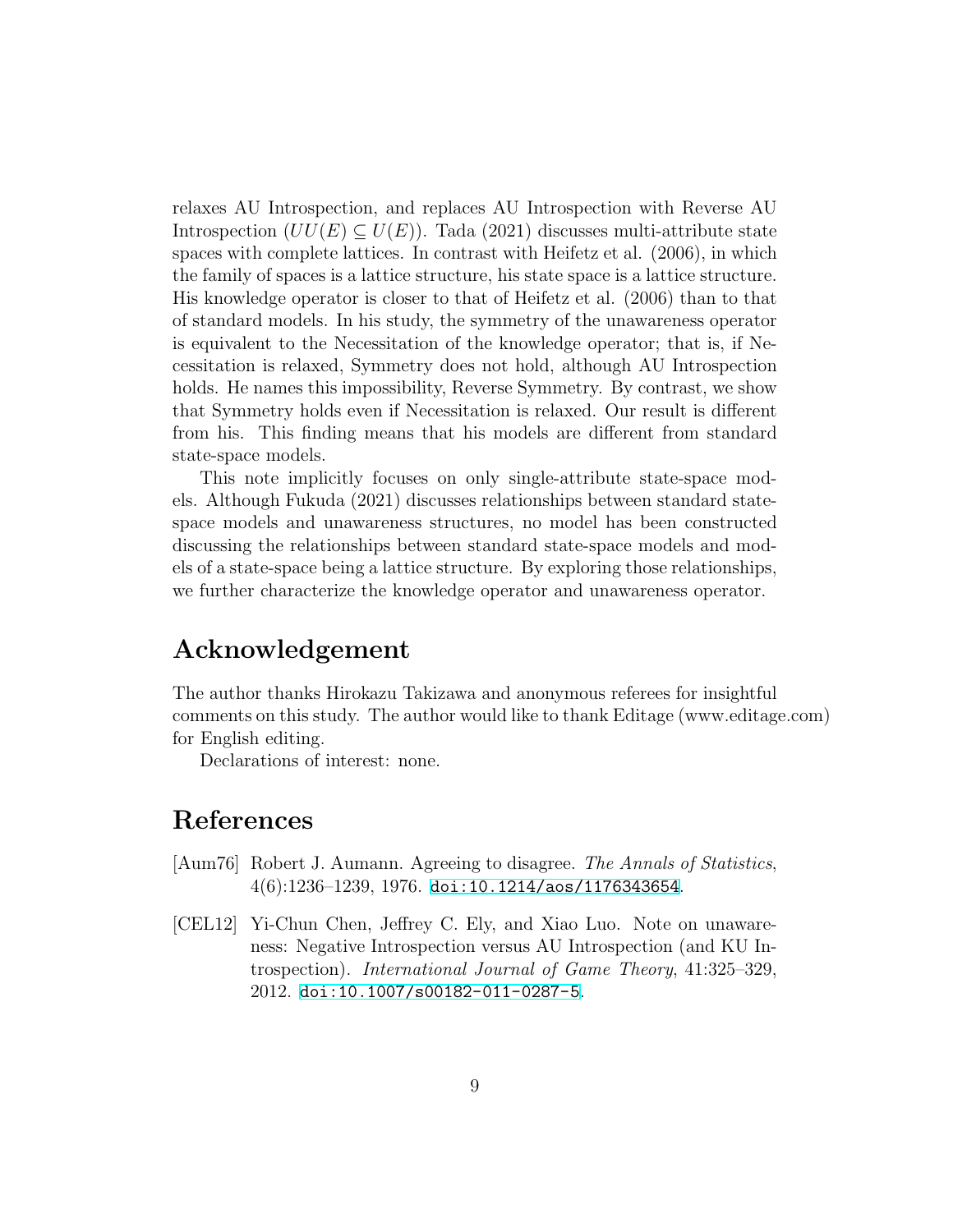- [DLR98] Eddie Dekel, Barton L. Lipman, and Aldo Rustichini. Standard state-space models preclude unawareness. *Econometrica*,  $66(1):159-173, 1998.$  [doi:10.1111/j.1468-0262.2006.00759.x](http://dx.doi.org/10.1111/j.1468-0262.2006.00759.x).
- [Fuk21] Satoshi Fukuda. Unawareness without AU Introspection. *Journal of Mathematical Economics*, 94:523–543, 2021. [doi:10.1016/j.](http://dx.doi.org/10.1016/j.jmateco.2020.102456) [jmateco.2020.102456](http://dx.doi.org/10.1016/j.jmateco.2020.102456).
- [Gal11] Spyros Galanis. Syntactic foundations for unawareness of theorems. *Theory and Decision*, 71:593–614, 2011. [doi:10.1007/](http://dx.doi.org/10.1007/s11238-010-9218-3) [s11238-010-9218-3](http://dx.doi.org/10.1007/s11238-010-9218-3).
- [Gal13] Spyros Galanis. Unawareness of theorems. *Economic Theory*, 52:41–73, 2013. [doi:10.1007/s00199-011-0683-x](http://dx.doi.org/10.1007/s00199-011-0683-x).
- [Gal18] Spyros Galanis. Speculation under unawareness. *Games and Economic Behavior*, 109:598–615, 2018. [doi:10.1016/j.geb.2018.](http://dx.doi.org/10.1016/j.geb.2018.03.001) [03.001](http://dx.doi.org/10.1016/j.geb.2018.03.001).
- [Gea21] John Geanakoplos. Game theory without partitions, and application to speculation and consensus. *The B.E. Journal of Theoretical Economics*, 21:361–394, 2021. [doi:10.1515/bejte-2019-0010](http://dx.doi.org/10.1515/bejte-2019-0010).
- [Hal01] Joseph Y. Halpern. Alternative semantics for unawareness. *Games and Economic Behavior*, 37:321–339, 2001. [doi:10.1006/game.](http://dx.doi.org/10.1006/game.2000.0832) [2000.0832](http://dx.doi.org/10.1006/game.2000.0832).
- [Hei12] Sander Heinsalu. Equivalence of the information structure with unawareness to the logic of awareness. *Journal of Economic Theory*, 147:2453–2468, 2012. [doi:10.1016/j.jet.2012.05.010](http://dx.doi.org/10.1016/j.jet.2012.05.010).
- [HMS06] Aviad Heifetz, Martin Meier, and Burkhard C. Schipper. Interactive unawareness. *Journal of Economic Theory*, 130:78–94, 2006. [doi:10.1016/j.jet.2005.02.007](http://dx.doi.org/10.1016/j.jet.2005.02.007).
- [HMS08] Aviad Heifetz, Martin Meier, and Burkhard C. Schipper. A canonical model for interactive unawareness. *Games and Economic Behavior*, 62:305–324, 2008. [doi:10.1016/j.geb.2007.07.003](http://dx.doi.org/10.1016/j.geb.2007.07.003).
- [HMS13] Aviad Heifetz, Martin Meier, and Burkhard C. Schipper. Unawareness, beliefs, and speculative trade. *Games and Economic Behavior*, 77:100–121, 2013. [doi:10.1016/j.geb.2012.09.003](http://dx.doi.org/10.1016/j.geb.2012.09.003).